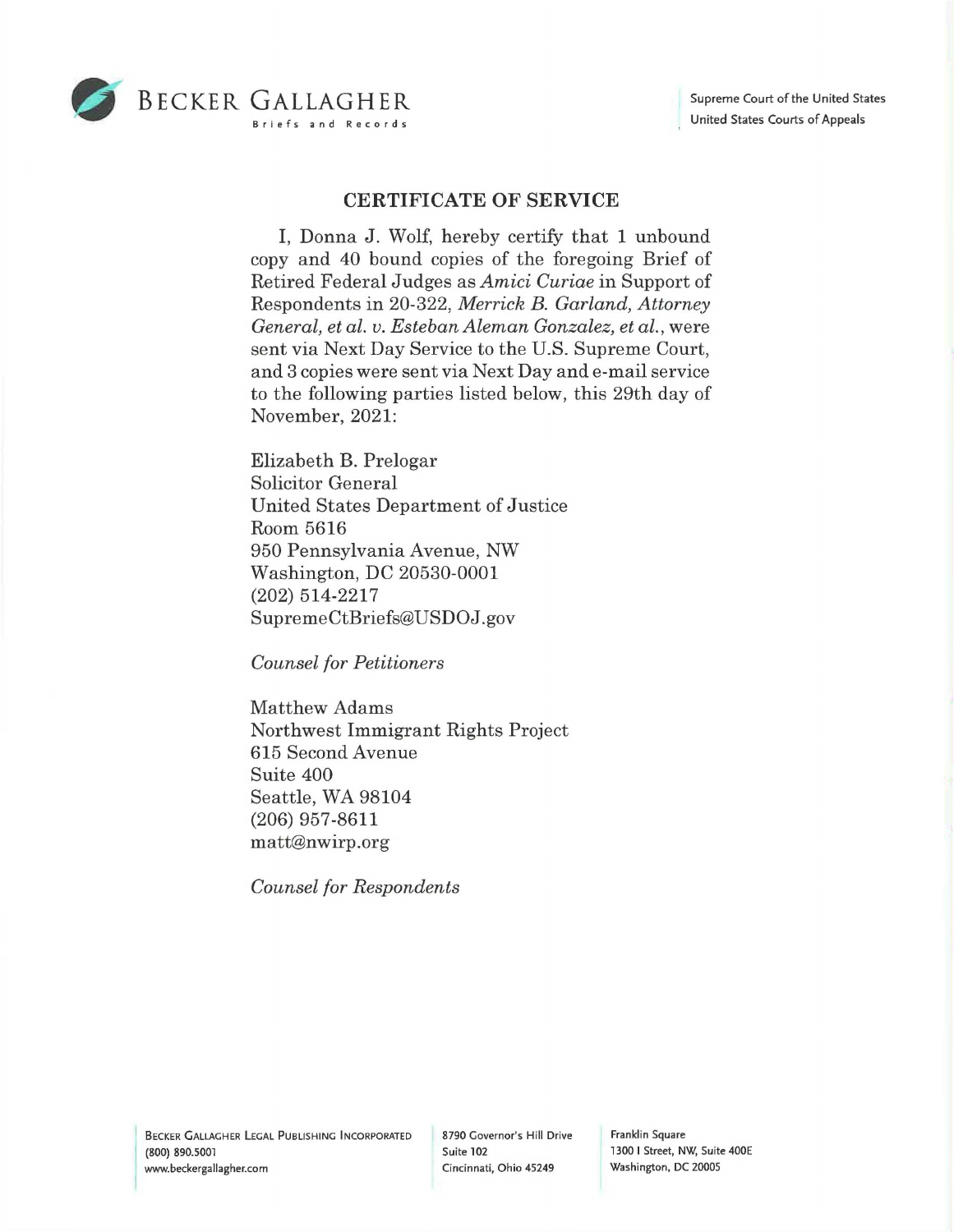Joshua Matz *Counsel of Record*  Kaplan Hecker & Fink **LLP**  350 Fifth Avenue, 63rd Floor New York, NY **10118**  (212) 763-0883 jmatz@kaplanhecker.com

*Counsel for Amici Curiae*